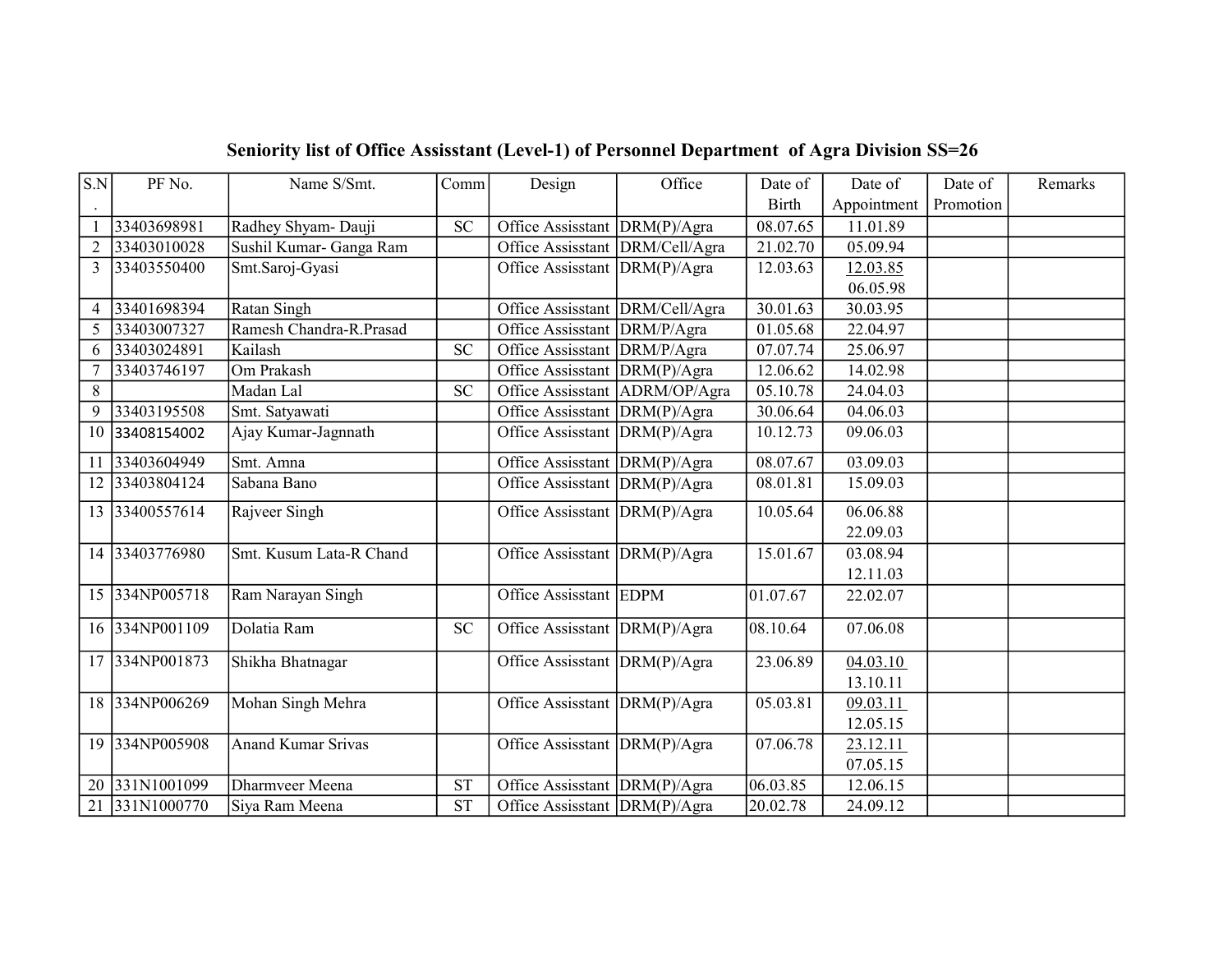| S.N             | PF No.      | Name S/Smt.                                 | Comm      | Design                          | Office        | Date of      | Date of                                            | Date of   | Remarks                                   |
|-----------------|-------------|---------------------------------------------|-----------|---------------------------------|---------------|--------------|----------------------------------------------------|-----------|-------------------------------------------|
|                 |             |                                             |           |                                 |               | <b>Birth</b> | Appointment                                        | Promotion |                                           |
| 22              | 33429802786 | Jagveer Singh                               |           | Office Assisstant               | DRM(P)/Agra   | 01.07.88     | 15.01.18                                           |           |                                           |
| 23              | 00505999601 | Roop Kumar Gupta                            |           | Office Assisstant   DRM(P)/Agra |               | 15.09.71     | 15.11.08<br>06.07.18                               |           | <b>Own Request TFR</b><br>from Solapur    |
| 24              | 42122003688 | Bhagwat Lal Meena                           | <b>ST</b> | Office Assisstant DRM(P)/Agra   |               | 10.07.75     | 25.04.12<br>10.10.18                               |           | Own Request TFR<br>from Hubli             |
| 25              | 333SUB00410 | Ranveer Singh                               |           | Office Assisstant               | DRM(P)/Agra   | 20.06.93     | 15.05.15/<br>04.02.19<br>(regular)                 |           |                                           |
| 26              | 29803250    | Vicky Saxena                                |           | Office Assisstant               | DRM/Cell/Agra | 22.03.96     | 03.04.19                                           |           |                                           |
| 27              | 33499999921 | Sher Singh S/o Ninu Singh                   |           | Office Assisstant               | DRM/Cell/Agra | 18.07.80     | 03.09.02<br>(Trackman)<br>24.04.19<br>$($ peon $)$ |           | category change<br>from Trackman          |
| 28              | 33429803238 | Sumitra Devi /Wo<br>Late<br>Shri Murari Lal | <b>SC</b> | Office Assisstant               | DRM(P)/Agra   | 01.01.93     | 17.05.19                                           |           |                                           |
| 29              | 33329801701 | Kumar Pal -HarNarayan Singh                 |           | Office Assisstant               | ADRM/OP/Agra  | 15.07.96     | 12.05.16<br>17.05.19                               |           | Own Request<br>TFR from JHS               |
|                 | 30 851896   | Chandan                                     |           | Office Assisstant               | DRM(P)/Agra   | 23.07.86     | 30.09.10<br>20.03.20                               |           | Own Request<br>TFR from JHS               |
| 31              |             |                                             |           | Office Assisstant               | DRM(P)/Agra   |              |                                                    |           | Scout Guide                               |
|                 | 33429804344 | Rohit Kumar                                 | <b>SC</b> |                                 |               | 10.08.91     | 20.07.20                                           |           | Quota                                     |
| 32              | N1000101    | Amar Singh                                  | <b>SC</b> | Office Assisstant               | DRM(P)/Agra   | 03.04.81     | 01.06.05<br>24.11.20                               |           | Own Request<br><b>TFR</b> from<br>HQ/PRYJ |
| $\overline{33}$ |             |                                             |           | Office Assisstant               | DRM(P)/Agra   |              |                                                    |           | Scout Guide                               |
|                 | 33429804830 | Kanhia Lal Jha                              |           |                                 |               | 19.07.90     | 22.07.21                                           |           | Quota                                     |

Seniority list of Office Assisstant (Level-1) of Personnel Department of Agra Division SS=26